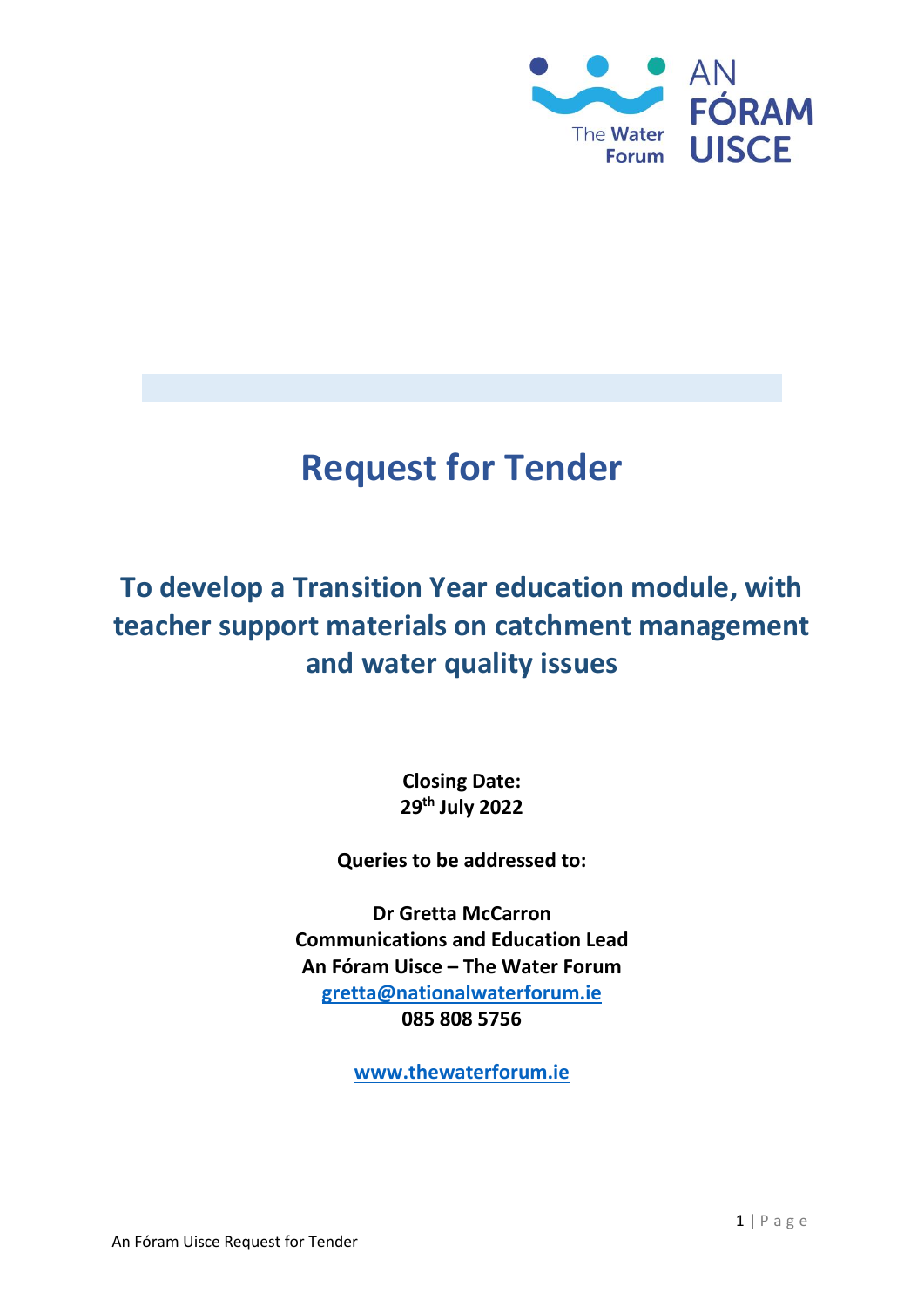

### **Table of Contents**

| 3. |  |
|----|--|
|    |  |
| 5. |  |
|    |  |
|    |  |
|    |  |
| 9. |  |
|    |  |
|    |  |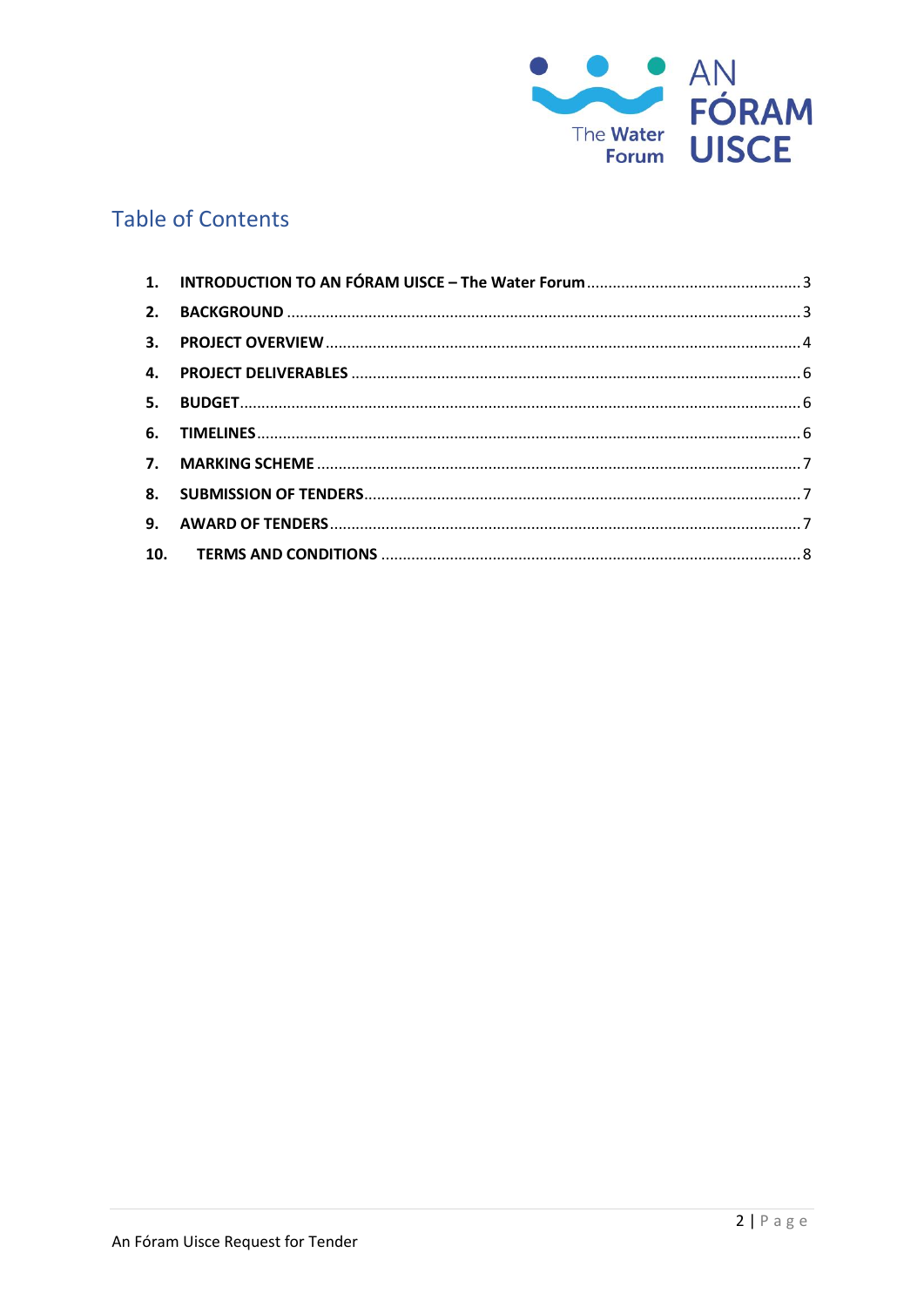

#### <span id="page-2-0"></span>**1. INTRODUCTION TO AN FÓRAM UISCE – The Water Forum**

The Water Forum (An Fóram Uisce) was established in June 2018 in accordance with the provisions of Part 5 of the Water Services Act 2017. The Forum is the only statutory body representative of all stakeholders with an interest in the quality of Ireland's water bodies. It consists of 25 members including representatives from a wide range of organisations with direct connection to issues relating to water quality and also public water consumers. Approximately 50 different organisations were involved in the nomination of members.

The Water Services Act 2017 provides the statutory basis for the Water Forum. The Water Forum has advisory roles in relation to the Minister for Housing, Planning and Local Government, Irish Water, the Commission for Regulation of Utilities and also the Water Policy Advisory Committee.

The Water Forum provides an opportunity for stakeholders to debate and analyse a range of issues with regard to water quality, rural water concerns, issues affecting customers of Irish Water and the implementation of the Water Framework Directive and the River Basin Management Plan for Ireland. The Water Forum is an independent entity and has discretion to determine its own work programme and means of communicating its views and analysis. To this end, it has adopted its **Strategic Plan<sup>1</sup>** for 2022-2027.

The Forum secretariat is headquartered in Nenagh, Co. Tipperary. Mr Donal Purcell is Senior Executive Officer.

#### <span id="page-2-1"></span>**2. BACKGROUND**

One of the measures in the draft River Basin Management Plan (RBMP) for Ireland 2022-2027 is the development of 46 catchment plans that will provide sub-plans to the National Plan. These plans and the actions identified within them will be developed and implemented by local authorities over the course of the RBMP cycle to 2027.

The Water Forum policy, A Framework for Integrated Land and Landscape Management<sup>2</sup>, seeks to take a systems-based approach to integrated catchment management in that all spheres of the environment are considered together. Therefore, when implementing actions for water resource management account should be taken of the impacts for biodiversity, climate mitigation and soil health so that co-benefits and trade-offs can be achieved for the most impactful environmental outcomes. A key part of this proposal is that communities are involved at all stages of the process. This means that scientists, agencies and experts would need to work with local communities to support the creation of a community 'vision' for their catchment. Catchment science, data and local knowledge would be integrated so that communities have a role in developing and implementing a solutions-focused action plan and are kept informed of progress at all stages of implementation.

Best practice in public participation and deliberative democracy requires that everyone has an opportunity to contribute to local decision making. This means people are provided with the necessary

<sup>1</sup> Our Work - An Fóram [Uisce \(thewaterforum.ie\)](https://thewaterforum.ie/our-work/#strategic-objectives)

<sup>2</sup> [TWF-FILLM-Report-Feb21-v9WEB.pdf \(thewaterforum.ie\)](https://www.thewaterforum.ie/app/uploads/2021/03/TWF-FILLM-Report-Feb21-v9WEB.pdf)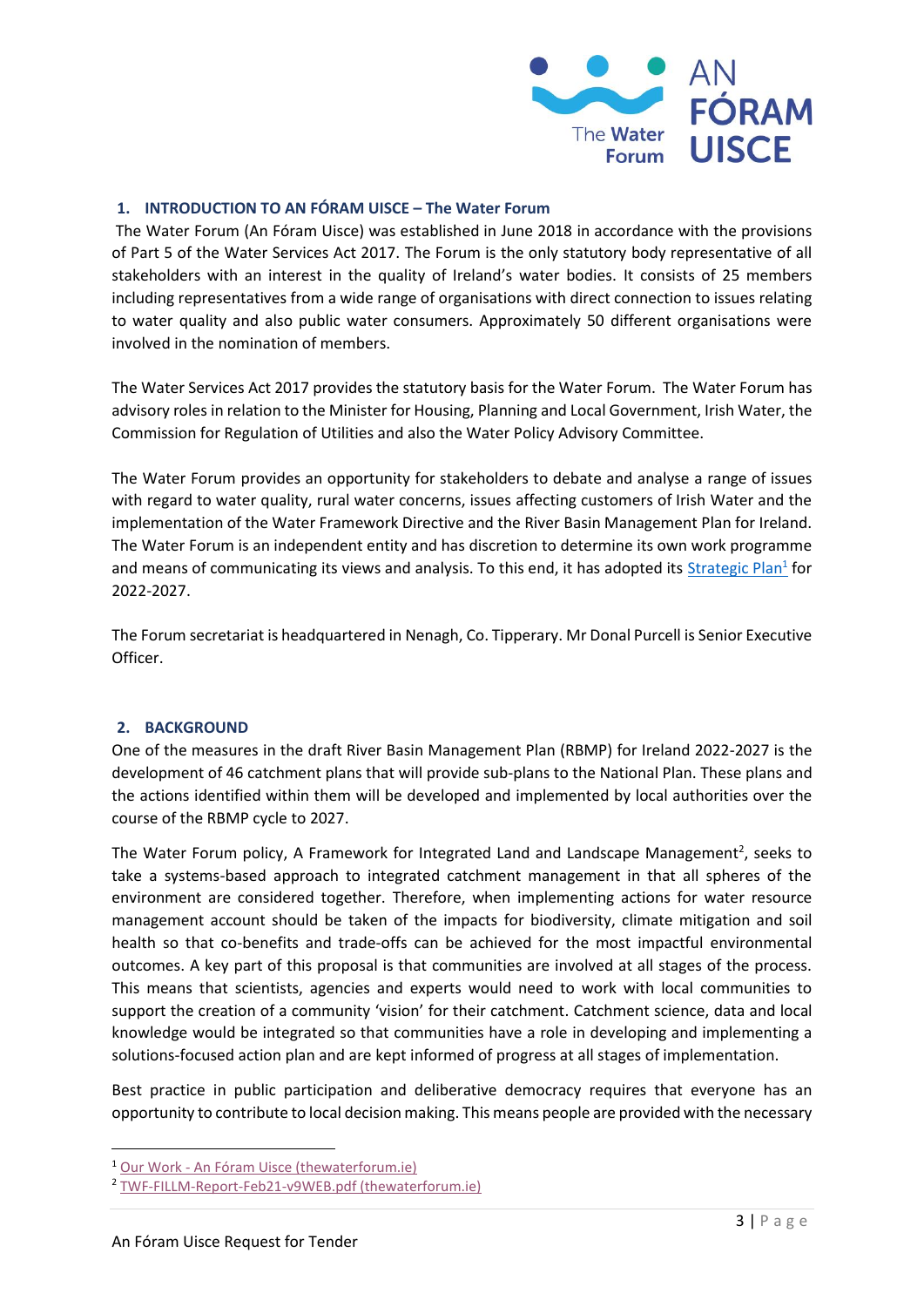

information and accommodated through deliberative fora to discuss and make informed decisions so that citizens views shape decision-making for future-proofed results. Effective engagement is not only about 'raising awareness', addressing 'a knowledge deficit', or encouraging behaviour change; it also includes a commitment that the public, broadly defined, is involved in decision-making processes and outcomes.

Research states that this level of participation is required to deliver more just, equitable, and sustainable decision-making. This approach should facilitate multiple viewpoints and interests, and recognises inequity and diverse expertise in the design, delivery, and outcomes of decision-making around water resources and environmental management.

#### **3. PROJECT OVERVIEW**

<span id="page-3-0"></span>The Water Forum is planning to sponsor an award with the BT Young Scientist & Technology Exhibition (BTYSTE) from January 2023. In preparation for this, we wish to develop an education programme to enable students to develop their understanding and knowledge of river catchments and water management in Ireland.

This project therefore seeks to develop a curriculum-linked education module and teaching support resources for a Transition year programme of learning. The purpose is to develop students understanding of the value of local water resources, the ecosystem services provided by catchments, how river catchments are managed and how they can get involved in protecting local water quality.

The project will provide self-directed learning resources for students to identify the water quality status of local water bodies, how water resources are used (industry, drinking water, agriculture, recreation, protected areas and habitats), and the pressures impacting on water quality (most if this information is available on catchments.ie website).

Students should be directed to resources and methods to explore the cultural heritage of the local catchment, the history and heritage, recreation and tourism opportunities and protected species and habitats and the cultural ecosystems services provided by their local waterbody (folklore, aesthetic value, sense of place).

Students should be encouraged to work in teams to explore local community action for water quality, where possible engage with local authorities, experts and community groups to learn more about water-related activities in their local water body.

Each participating team/class will be required to use the information they have gathered to prepare a *storyboard/presentation* on their local catchment or waterbody to include why it is important that local communities value the ecosystem services catchments provides, this will include its particular value for recreation, biodiversity, habitats, heritage, tourism, economic benefits and for health and well-being.

Each team/class will be required to prepare a short storyboard, powerpoint presentation, or video presentation on their catchment, no longer than 15 minutes, covering their key findings and what is particularly special and unique in their area of study.

Recommendations for an assessment process for the storyboards and presentations and a potential awards mechanism is to be defined possibly in a collaboration of local catchment groups and Rivers Trusts with Local Authorities, that can be supported and promoted by the Water Forum.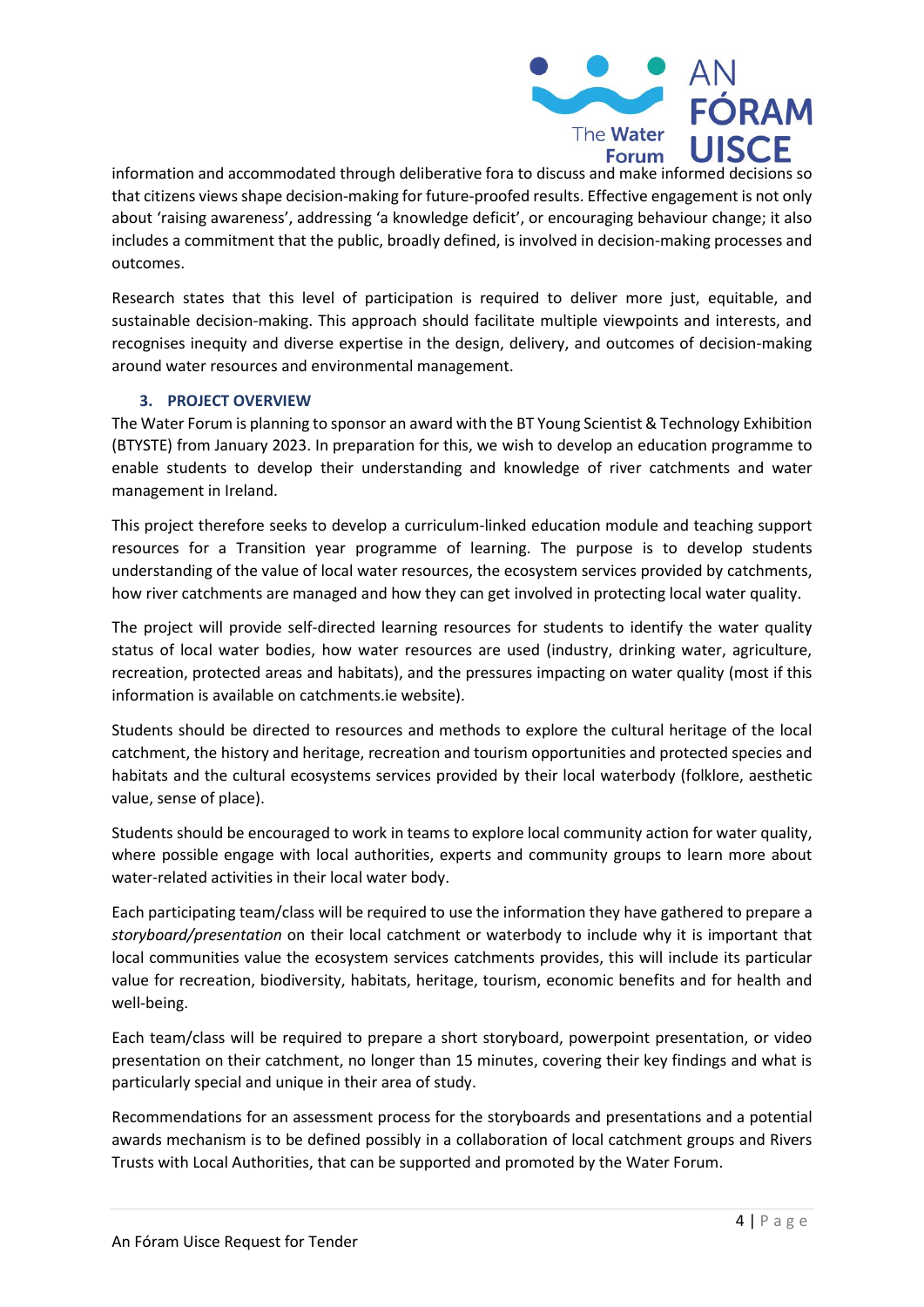

Resources should be developed to support teachers to deliver the module and to support students to participate in the programme. The tenderer is to identify potential opportunities to integrate this programme into the formal school curriculum such as being identified as an action to deliver the National Strategy on Education for Sustainable Development.

The tenderer will be required to pilot and refine the resources and processes in number of schools and the results shared with the Water Forum.

The programme will address each of the following components shown i[n Table 1:](#page-4-0)

| Component                                           | Items to be addressed in this study                                                                                                                                                                                                                                                                                                                                                                                                                                                                                                                                                                                                                                                                                                                                                                                                                                                                                                                                                                                                      |  |  |
|-----------------------------------------------------|------------------------------------------------------------------------------------------------------------------------------------------------------------------------------------------------------------------------------------------------------------------------------------------------------------------------------------------------------------------------------------------------------------------------------------------------------------------------------------------------------------------------------------------------------------------------------------------------------------------------------------------------------------------------------------------------------------------------------------------------------------------------------------------------------------------------------------------------------------------------------------------------------------------------------------------------------------------------------------------------------------------------------------------|--|--|
| Module content<br>1 <sup>1</sup>                    | Introduction to a river catchment.<br>$\bullet$<br>How rivers are managed with a brief introduction to the what<br>٠<br>the EPA, Local Authorities and agencies do for managing water.<br>Introduction to water quality in Ireland, how it is assessed, its<br>$\bullet$<br>current status and what the significant pressures are.<br>Why rivers are important the concept of ecosystem services<br>and the impacts of biodiversity, climate change on water.<br>Self-directed learning tools to discover what is unique and<br>important about your own local river, include heritage,<br>biodiversity, recreation, tourism, water resources, industry,<br>health and well-being (giving details on sources of information<br>for each of these areas)<br>Outline the process to develop a storyboard on a local<br>$\bullet$<br>waterbody covering its unique characteristics<br>Details of how to create a 15 minute presentation to share the<br>$\bullet$<br>catchment facts with the local community and on the school<br>website. |  |  |
| Schools pilot<br>2.                                 | A pilot programme in at least 4 schools, at least one urban and<br>$\bullet$<br>one rural will be trialled to include an evaluation of learning<br>achieved by the students and teachers.                                                                                                                                                                                                                                                                                                                                                                                                                                                                                                                                                                                                                                                                                                                                                                                                                                                |  |  |
| Curriculum links<br>3.<br>and teacher's<br>resource | Identify the links to the curriculum and the key learning<br>$\bullet$<br>outcomes (knowledge, skills, personal development) for the<br>programme, scheme of work and resources to support the<br>teacher to deliver the programme in the classroom.                                                                                                                                                                                                                                                                                                                                                                                                                                                                                                                                                                                                                                                                                                                                                                                     |  |  |
| Awards system<br>4.<br>pathway                      | Identify if there is an awards system that could be used to<br>$\bullet$<br>promote the programme<br>Develop criteria for assessments of the award<br>Suggestions for a suitable award scheme                                                                                                                                                                                                                                                                                                                                                                                                                                                                                                                                                                                                                                                                                                                                                                                                                                            |  |  |

<span id="page-4-0"></span>*Table 1: Components to be addressed in this work programme*

Applications are welcome from single service providers or consortiums of multiple service providers. See Section 9: Terms and Conditions for further information.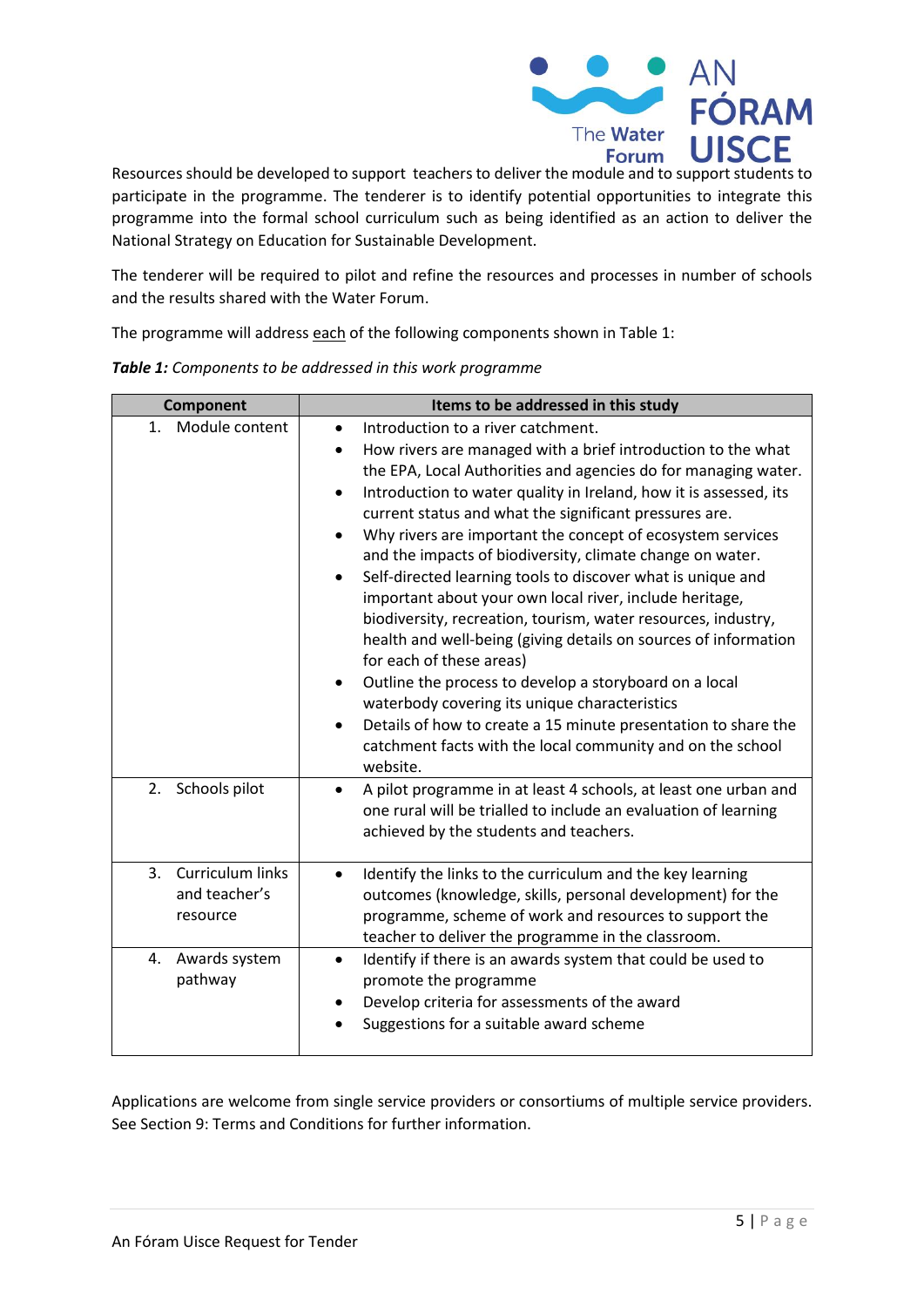

Potential next steps:

Successful delivery of this programme could potentially lead to the development of a second phase to the programme whereby the researcher will engage a number of school groups to develop a catchment plan for their local waterbody using any of the tools in the Deliberative Democracy Toolkit Imagining 2050 or the RIPPLE community development approach to catchment planning. The students will use the knowledge gained in phase one to agree a vision and plan of action to protect water quality in their local waterbody.

Some communities are currently using deliberative democracy and participatory approaches to develop local catchment visions and plans and the researcher will be required to assess the differences and similarities between the action plans developed in the two contexts (school v community) using the considerations of best practice in participative democracy.

#### **4. PROJECT DELIVERABLES**

<span id="page-5-0"></span>The following deliverables are required for **all** awarded tenders:

- Transition Year Education module content,
- Implement a pilot engagement programme in a number of schools,
- Resources for teachers to support the implementation of the programme of learning,
- A pathway proposal for an assessment and awards system

#### <span id="page-5-1"></span>**5. BUDGET**

The currency and invoices in which all prices and rates shall be quoted, and which payments under the contract will be paid, shall be Euros  $(\epsilon)$ .

The **maximum budget is €25,000**, inclusive of VAT and overheads where applicable.

#### *5.1 Payment Schedules*

An upfront payment of 50% of the total agreed budget will be made upon receipt of invoice from the contracted service provider or institution following the initiation of the project.

A final payment of the remaining 50% of the total agreed budget will be made on project completion within the timeframes stated within Section 6 and following receipt of the final resources.

#### <span id="page-5-2"></span>**6. TIMELINES**

The proposed timeframes for project delivery are outlined in [Table 2,](#page-5-3) however, these are subject to confirmation at the project initiation meeting.

#### <span id="page-5-3"></span>*Table 2: Proposed timeframe for project delivery*

| Publication of tender                | 14 <sup>th</sup> June 2022 |
|--------------------------------------|----------------------------|
| Deadline for tender submissions      | 29 <sup>th</sup> July 2022 |
| Award of tender and start of project | August 2022                |
| Project pilot in schools             | January 2023               |
| Draft report submitted               | April 2023                 |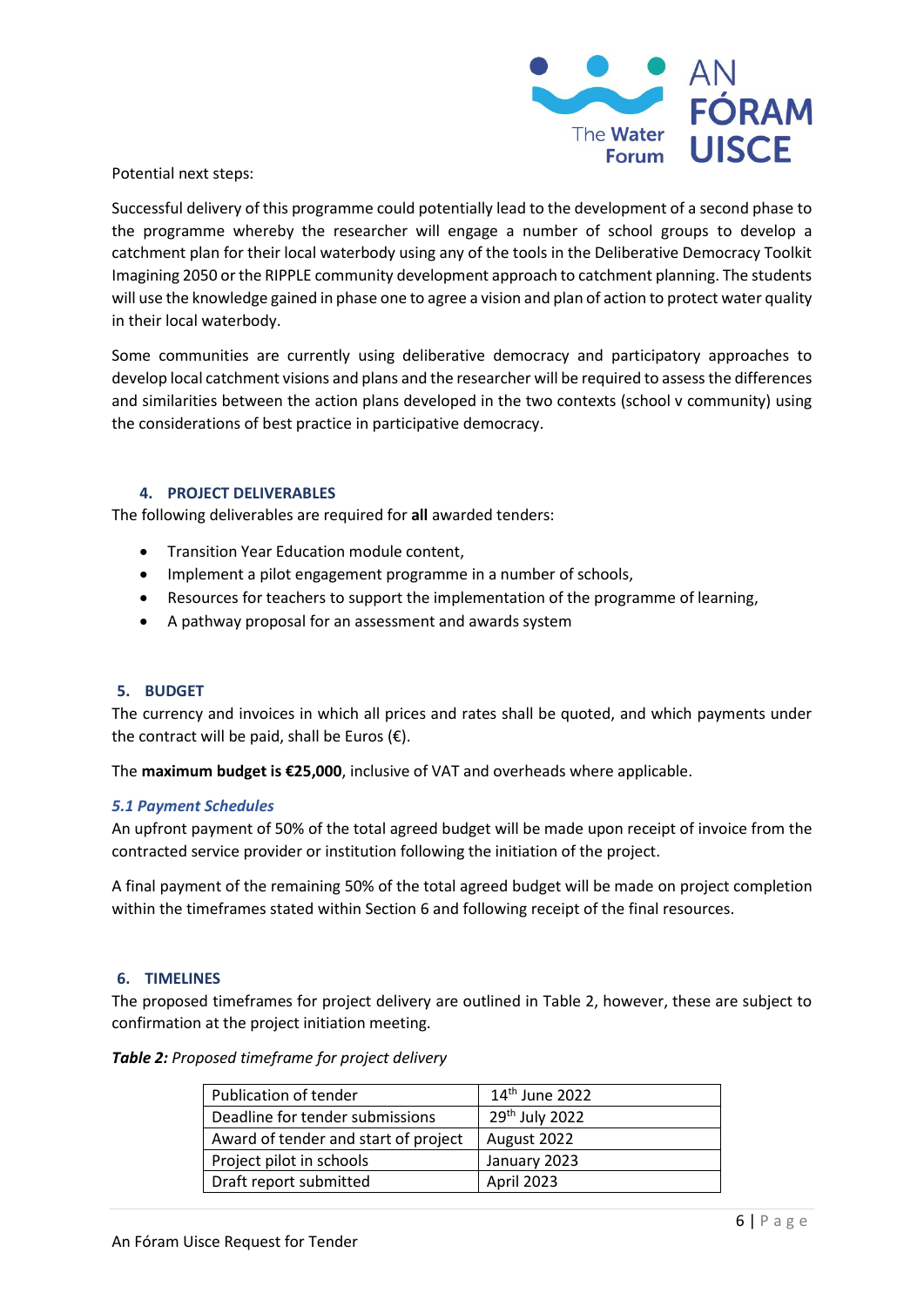

Project review meetings will take place throughout the course of the programme development, to ensure the learning objectives and outcomes are in line with the Forum's strategic policy.

#### <span id="page-6-0"></span>**7. MARKING SCHEME**

All submissions will be assessed by a panel of suitably qualified persons.

Marks will be awarded (maximum 100 marks) based solely on the information provided in the submission, as follows:

- Demonstrate a clear understanding of the subject matter of the brief and the requirements of the project (40 marks).
- Project management arrangements including piloting arrangements (20 marks).
- Details of budget and timeline, including compliance within the stated budget and specified timelines (10 marks). A GANTT chart outlining the timeline for project actions and deliverables is mandatory.
- Demonstrated relevant education track record of the team/consortium appropriate to the subject matter, including previous/ongoing education programmes and projects delivered and education resources developed (30 marks).

#### <span id="page-6-1"></span>**8. SUBMISSION OF TENDERS**

Applications must be submitted no later than **4pm 29th July 2022** via email to Dr Gretta McCarron, Communications and Education Lead, An Fóram Uisce: [gretta@nationalwaterforum.ie.](mailto:gretta@nationalwaterforum.ie)

Submissions must include:

- A completed application form.
- A CV (max 4 pages) of the lead person to whom the tender will be awarded.

An acknowledgement of receipt of applications will be issued within 48 hours of the submission deadline.

#### <span id="page-6-2"></span>**9. AWARD OF TENDERS**

**One** award will be made through this request for tender.

Applicants will be notified of the success of their submissions no later than **30th August 2022** .

Bodies of work may be initiated immediately from the date of award, with an initial project meeting to take place at a mutually agreed time shortly thereafter and further interim project development meetings will be agreed between parties.